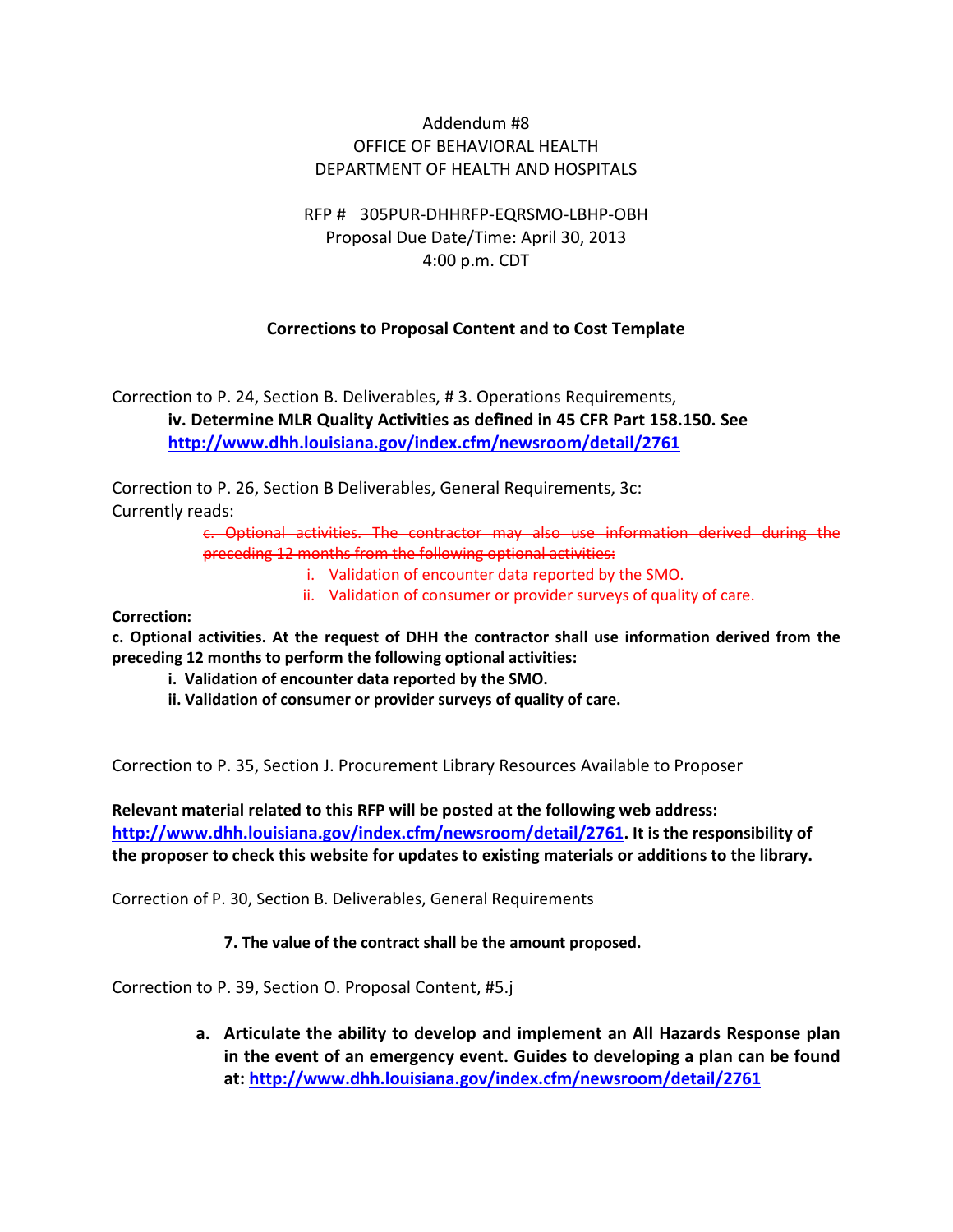Correction to Page 41, P. Evaluation Criteria, 4. a,b:

The following criteria will be used to evaluate proposals:

- 1. Evaluations will be conducted by a Proposal Review Committee.
- 2. Evaluations of the financial statements will be conducted by a member of the DHH Fiscal Division.
- 3. Scoring will be based on a possible total of 100 points and the proposal with the highest total score will be recommended for award.
- 4. Cost Evaluation:
	- **a.** The proposer with the lowest total cost for all three years shall receive 25 points**. The proposer with the total cost for deliverables for all three years shall receive 20 points.**

The assignment of the **20** points based on the above will be calculated by a member of the DHH Contracts Office staff. Proposers shall receive points for cost based upon the following formula:

CPS = (LPC/PC)\* **20** CPS = Cost Proposal Score LPC = Lowest Proposal Cost of all proposers PC = Individual Proposal Cost

**b. Proposers with the total lowest cost for all three years for the optional activities Shall receive 5 points.** 

**The assignment of the 5 points based on the above will be calculated by a member of the DHH Contracts Office staff. Proposers shall receive points for cost based upon the following formula:**

**c.**

**CPS = (LPC/PC)\* 5 CPS = Cost Proposal Score LPC = Lowest Proposal Cost of all proposers PC = Individual Proposal Cost**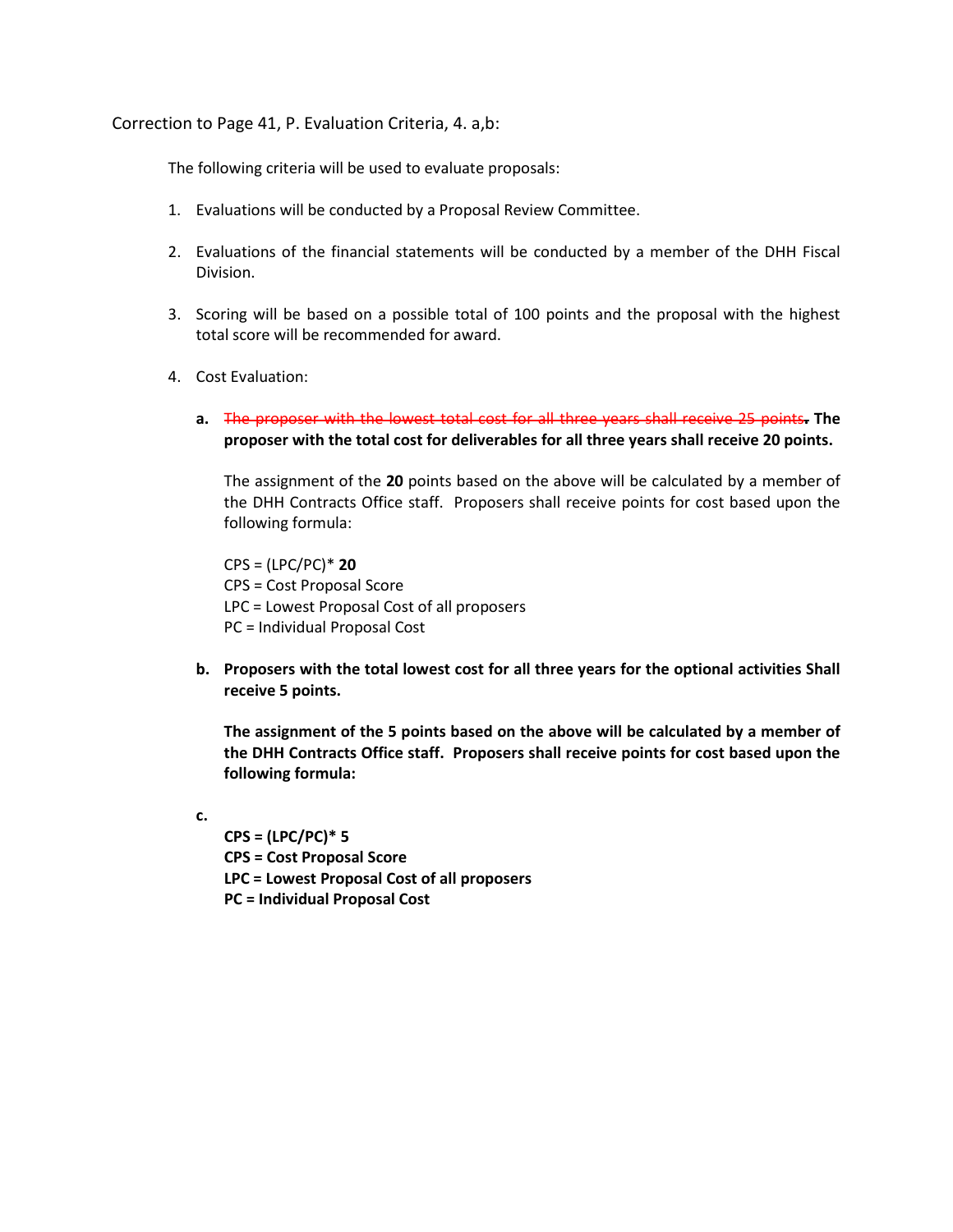# **Revised Cost and Pricing Template adding Optional Activities**

**Proposal shall include all anticipated costs of successful implementation of deliverables for the SMO review. Proposer shall provide an all-inclusive price for each deliverable listed below.**

| Monthly                                                    | Annual                                             | Deliverable                                 |  |  |  |  |  |
|------------------------------------------------------------|----------------------------------------------------|---------------------------------------------|--|--|--|--|--|
| Cost                                                       | Cost                                               |                                             |  |  |  |  |  |
|                                                            |                                                    | Desk Review                                 |  |  |  |  |  |
| Review of Compliance with Federal Managed Care Regulations |                                                    |                                             |  |  |  |  |  |
|                                                            | Validation of SMO information systems capabilities |                                             |  |  |  |  |  |
|                                                            |                                                    | <b>Encounter Data Validation</b>            |  |  |  |  |  |
|                                                            |                                                    | Performance Measure Validation              |  |  |  |  |  |
|                                                            |                                                    | Validation of Consumer and Provider Surveys |  |  |  |  |  |
|                                                            |                                                    | <b>Technical Assistance</b>                 |  |  |  |  |  |
|                                                            |                                                    | Determination of MLR Quality Activities     |  |  |  |  |  |
|                                                            |                                                    | PIP Validation (price per PIP)              |  |  |  |  |  |

Year 1 Requirements

Total Year 1 Costs: \$\_\_\_\_\_\_\_\_\_\_\_\_

| Monthly | Annual | Deliverable                                                |  |  |  |  |
|---------|--------|------------------------------------------------------------|--|--|--|--|
| Cost    | Cost   |                                                            |  |  |  |  |
|         |        | Desk Review                                                |  |  |  |  |
|         |        | Review of Compliance with Federal Managed Care Regulations |  |  |  |  |
|         |        | Validation of SMO information systems capabilities         |  |  |  |  |
|         |        | <b>Encounter Data Validation</b>                           |  |  |  |  |
|         |        | Performance Measure Validation                             |  |  |  |  |
|         |        | Validation of Consumer and Provider Surveys                |  |  |  |  |
|         |        | <b>Technical Assistance</b>                                |  |  |  |  |
|         |        | Determination of MLR Quality Activities                    |  |  |  |  |
|         |        | PIP Validation (price per PIP)                             |  |  |  |  |

Total Year 2 Costs: \$\_\_\_\_\_\_\_\_\_\_\_\_

| Monthly   Annual |      | Deliverable                                                |  |  |
|------------------|------|------------------------------------------------------------|--|--|
| Cost             | Cost |                                                            |  |  |
|                  |      | Desk Review                                                |  |  |
|                  |      | Review of Compliance with Federal Managed Care Regulations |  |  |
|                  |      | Validation of SMO information systems capabilities         |  |  |